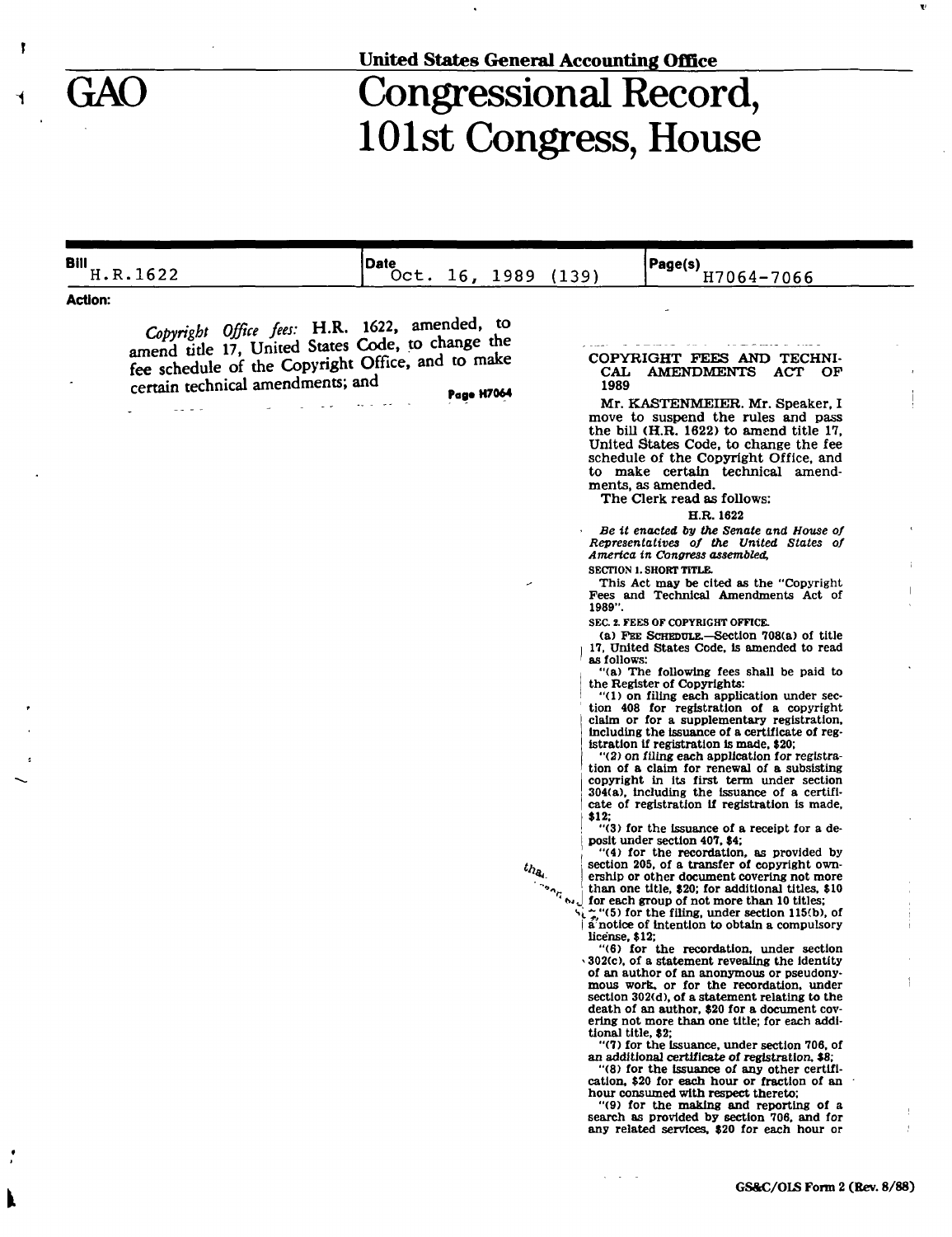**fraction of an hour consumed with respect thereto; and** 

**"(10) for any special services requiring a substantial amount of time or expense, such fees as the Register of Copyrights may fix on the basis of the cost of providing the service.** 

**The Register of Copyrights Is authorized to fix the fees for preparing copies of Copyright Office records, whether or not such copies are certified, on the basis of the cost of such preparation.".** 

**(b) ADJUSTMENT OF PEES.—Section 708 of title 17, United States Code, is amended—** 

**(1) by redesignating subsections (b) and (c) as subsections (c) and (d), respectively; and** 

**(2) by Inserting after subsection (a) the following:** 

**"(b) In calendar year 1995 and In each subsequent fifth calendar year, the Register of Copyrights, by regulation, may increase the fees specified in subsection (a) by the percent change in the annual average, for the preceding calendar year, of the Consumer Price Index published by the Bureau of Labor Statistics, over the annual average of the Consumer Price Index for the fifth calendar year preceding the calendar year**  in which such increase is authorized."

**(c) CONFORMING AMENDMENT.—Section 704(e) of title 17, United States Code, is**  amended by striking out "708(a)(11) and inserting in lieu thereof "708(aX10)".

**(d) EFFECTIVE DATE.—** 

**(1) IN GENERAL.—The amendments made by this section shall take effect 6 months after the date of the enactment of this Act and shall apply to—** 

**(A) claims to original, supplementary, and renewal copyright received for registration, and to items received for recordation in the Copyright Office, on or after such effective date, and** 

**(B) other requests for services received on or after such effective date, or received before such effective date for services not yet rendered as of such date.** 

**(2) PRIOR CLAIMS.—Claims to original, supplementary, and renewal copyright received for registration and items received for recordation in acceptable form in the Copyright Office before the effective date set forth In paragraph (1), and requests for services which are rendered before such effective date shall be governed by section 708 of title 17, United States Code, as in effect before such effective date.** 

**SEC S. TECHNICAL AMENDMENTS.** 

**(a) SECTION 111.—Section 111 of Title 17, United States Code, is amended—** 

**(1) in subsection (c)(2)(B) by striking out "recorded the notice specified by subsection (d) and"; and** 

(2) in subsection (d)—<br>(A) in paragraph (2) by striking out "para-**(A) in paragraph (2) by striking out "para-graph (1)" and inserting in lieu thereof "clause (1)";** 

**(B) in paragraph (3) by striking out "clause (5)" and inserting in lieu thereof "clause (4)"; and** 

**(C) in paragraph (3)(B) by striking out "clause (2MA)" and inserting-in lieu thereof "clause (1XA)".** 

**(b) SECTION 801.-Section 801(b)(2)(D) of title 17, United States Code, is amended by striking out "111(d)(2) (C) and (D)" and in-serting in Ueu thereof "111(d)(1) (C) and (D)".** 

**(c) SECTION 804.—Section 804(a)(2)(C)(i) of title 17, United States Code, is amended by striking out "115" and inserting in lieu thereof "116".** 

**(d) SECTION I06.-Section 106 of title 17, United States Code, Is amended by striking out "118" and inserting in lieu thereof "119".** 

**(e) EFFECTIVE DATE.—(1) The amendments made by subsections (a) and (b) shall be effective as of August 27,1986.** 

**(2) The amendment made by subsection (c) shall be effective as of October 31, 1988. (2) The amendment made by subsection (d) shall be effective as of November 16, 1988.** 

**The SPEAKER pro tempore (Mr. MCDERMOTT). IS a second demanded?** 

**Mr. MOORHEAD. Mr. Speaker, I demand a second.** 

**The SPEAKER pro tempore. Without objection, a second will be considered as ordered.** 

**There was no objection.** 

**The SPEAKER pro tempore. The gentleman from Wisconsin [Mr. KAS-TENMEIER] will be recognized for 20 minutes, and the gentleman from California [Mr. MOORHEAD] will be recognized for 20 minutes.** 

**The Chair recognizes the gentleman from Wisconsin [Mr. KASTENMEIER],** 

**(Mr. KASTENMELER asked and was given permission to revise and extend his remarks.)** 

**Mr. KASTENMEIER. Mr. Speaker, I yield myself such time as I may consume.** 

**Mr. Speaker, I bring before the House a bill, H.R. 1622, entitled the "Copyright Amendments Act of 1989."** 

**The purpose of H.R. 1622 is to change the fee schedule of the Copyright Office to account for the inflation that has occurred since the schedule was established in 1978. Briefly stated, the bill amends section 708(a) of the Copyright Act of 1976 by doubling the fee schedule. The bill also grants the Register of Copyrights the authority to adjust the fee schedule by regulation solely to reflect, at 5 year intervals, increases in the Consumer Price Index. Last, the bill makes technical amendments to the Copyright Act to correct minor errors in recently enacted public laws. With one exception, all of the amendments correct errors of cross-references to section numbering or paragraph designation.** 

**H.R. 1622 is a good government bill, that was proposed by the Copyright Office during an oversight hearing before my subcommittee, the Subcommittee on Courts, Intellectual Property, and the Administration of Justice. The bill is not only supported by the Copyright Office and the Library of Congress, but has also garnered support from a broad cross section of the copyright community, including the Recording Industry Association of America, the Motion Picture Association of America, the Computer and Business Equipment Manufacturers Association, the National School Boards Association, the Authors League of America, and various bar associations.** 

**H.R. 1622 is a bipartisan measure, with the strong support of the ranking minority member of the subcommittee, Mr. MOORHEAD. I thank Mr. MOOR-HEAD for his assistance.** 

**The Register of Copyrights, Ralph Oman, has referred to copyright registration as the best deal in government, and I agree with him. But, since 1976, inflation has cut the real price of fees by 50 percent. Today, the fees must be raised, or services diminished.** 

**The Library of Congress does not recommend a 100-percent fee-based registration system, since the Office performs valuable services not directly related to maintenance of the public record.** 

**A broad consensus for the bill was developed because the Register has promised that a significant portion of the additional earned fee revenues will be used to improve the Office's services to authors, copyright owners, and the public. My subcommittee, in its oversight capacity, will hold the Register to his promise.** 

**If the fee bill is enacted into law, the Office will continue the international copyright institute program in order to encourage protection of American works abroad. This is a successful program that the ranking minority member, Mr. MOORHEAD and I helped to start. Further, the Office will reduce the processing time for issuance of a certificate of registration and will decrease the excess work-onhand in cataloging the registration records. In addition, the Copyright Office will reinstitute the mailing list service to inform interested members of the public of Office regulations and other copyright developments. Moreover, the Office will automate the card catalog of pre-1978 registrations. Finally, the Register is actively considering a regulatory change that would allow group registration of magazines, journals, and newspapers. Under current law, the Register is authorized to set a fee for a special service like group registration. This fee could be substantially less than if the group of works was registered individually. I am highly supportive of the Register's initiative in this regard.** 

**In conclusion, H.R. 1622 is a necessary piece of legislation that, as is the requirement of all intellectual property legislation, will benefit the public.** 

**I urge an "aye" vote for H.R. 1622.** 

## **• 1320**

**Mr. Speaker, I reserve the balance of my time.** 

**Mr. MOORHEAD. Mr. Speaker, I yield myself such time as I may consume.** 

**Mr. Speaker, I commend our subcommittee chairman, Mr. KASTEN-MEIER, for his work on this legislation, which I am a cosponsor. Also, our chairman, Mr. BROOKS, and our ranking member, Mr. FISH, have been very helpful in bringing this bill to the floor.** 

**HH. 1622 would provide an increase in copyright fees charged those who register their copyrights and in return receive the protection of life of the author plus 50 years. A sum of \$20**